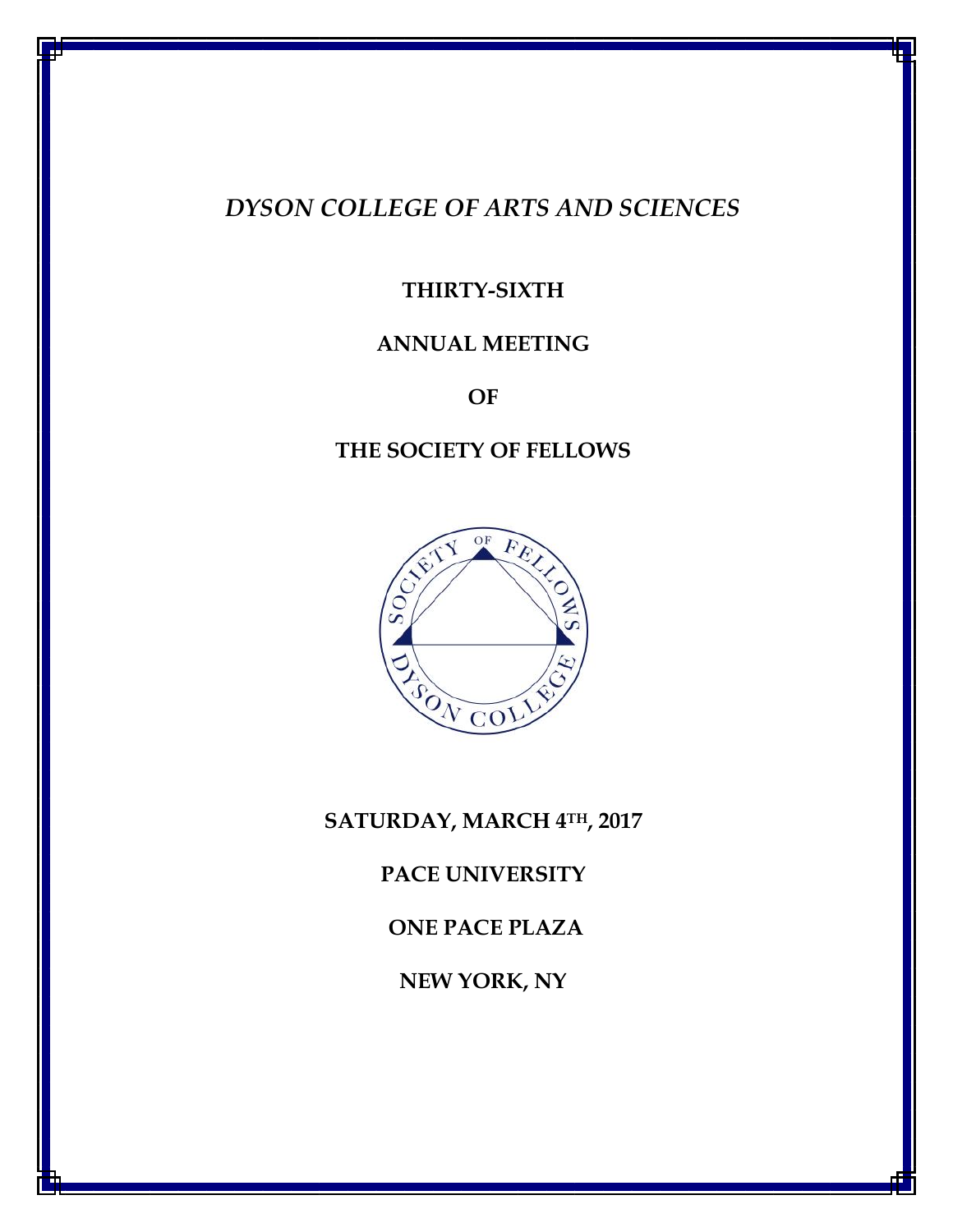### **THE SOCIETY OF FELLOWS DYSON COLLEGE OF ARTS AND SCIENCES PACE UNIVERSITY**

### **THIRTY-SIXTH ANNUAL MEETING SATURDAY, MARCH 4TH, 2017 ONE PACE PLAZA**

| 10:00 a.m.       | Check-in and Breakfast-Bianco Room                                                                           |
|------------------|--------------------------------------------------------------------------------------------------------------|
| $10:45$ a.m.     | <b>Annual Meeting Welcome - Bianco Room</b>                                                                  |
|                  | 11:00-12:40 p.m. Plenary Session - Bianco Room                                                               |
|                  | 12:45-2:00 p.m. Luncheon and Poster Session – Student Union and Reading Room<br>(adjacent to Student Union)  |
| $2:15-3:15$ p.m. | <b>First Concurrent Afternoon Panel Sessions 1 through 9</b>                                                 |
| $3:30-4:30$ p.m. | <b>Second Concurrent Afternoon Panel Sessions 10 through 18</b>                                              |
|                  | Panel Sessions are located in classrooms on the 3rd Floor East Wing and<br>the Bianco Room of One Pace Plaza |
| $4:45-5:30$ p.m. | Reception and Awards Ceremony-Student Union                                                                  |

**The Society of Fellows Executive Board wishes to thank and acknowledge all Faculty Sponsors and Moderators for their support of The Society of Fellows of Dyson College of Arts and Sciences**

Page **2** of **12**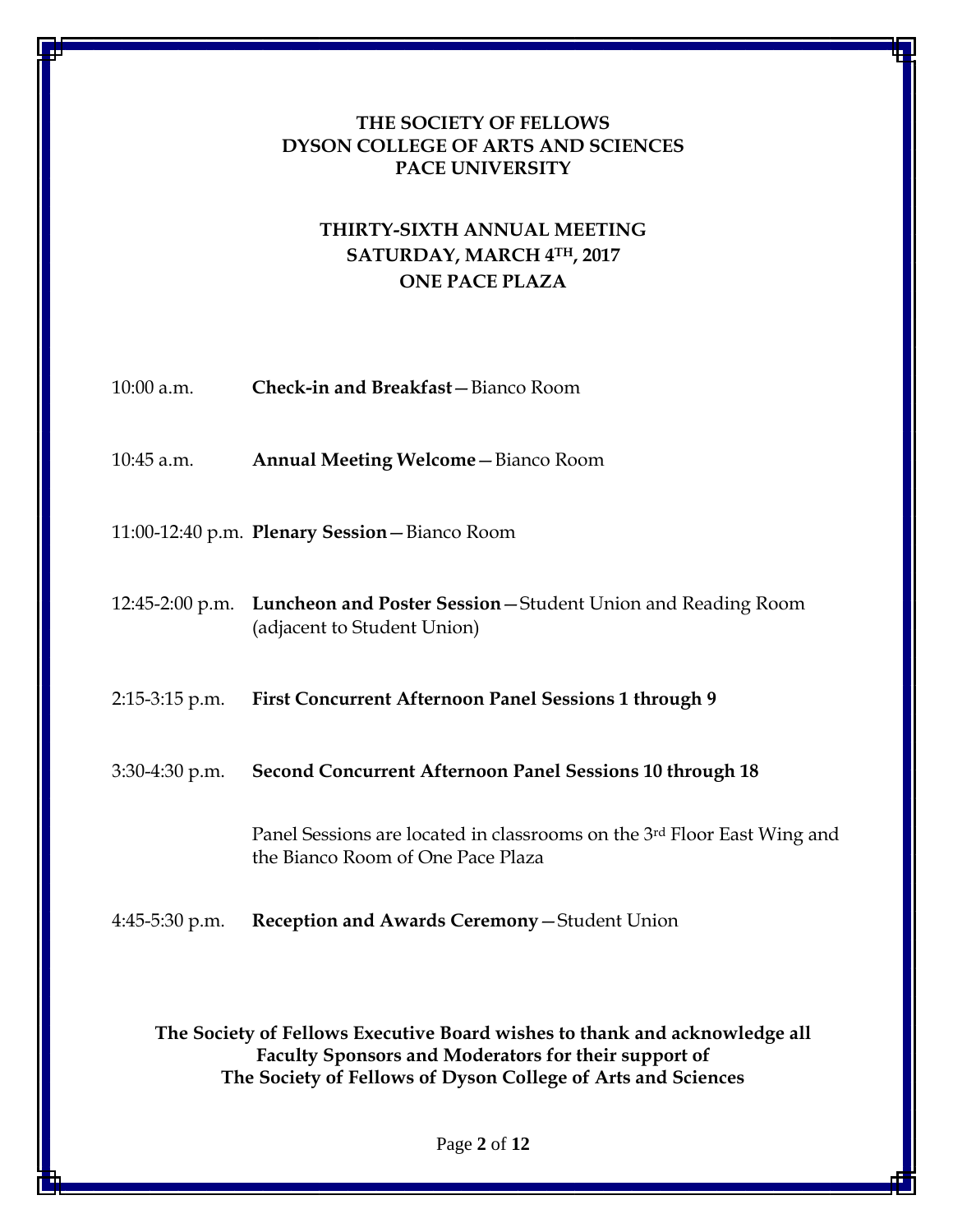#### **THE SOCIETY OF FELLOWS DYSON COLLEGE OF ARTS AND SCIENCES PACE UNIVERSITY**

#### **THIRTY-SIXTH ANNUAL MEETING**

#### 10:00 a.m. **Check-in and Breakfast**—Bianco Room

10:45 a.m. **Annual Meeting Welcome**—Bianco Room

Dr. Maria T. Iacullo-Bird Assistant Dean, Dyson College of Arts and Sciences

Dr. Nira Herrmann Dean, Dyson College of Arts and Sciences

#### 11:00-12:40 p.m. **Plenary Session**—Bianco Room

*A Study of Gentrification and Residential Rents in Bushwick and Williamsburg, Brooklyn* George-Ann Ryan Faculty Sponsor: Dr. Anne J. Bynoe

*Preparation and Applications of Silicone Composites as an Artistic Medium* Taylor Longenberger Faculty Sponsor: Dr. Joseph W. Krumpfer

*"I Now Pronounce You Husband and Wife"…But Wait, We're Gay! Marriage as a Space for Same-Sex Couples* William De Feis Faculty Sponsor: Dr. Jason Whitesel

*General Tso's Journey to USA: The Importance of Authenticity in Food Choice* Katie Li Faculty Sponsor: Dr. Amy C. Foerster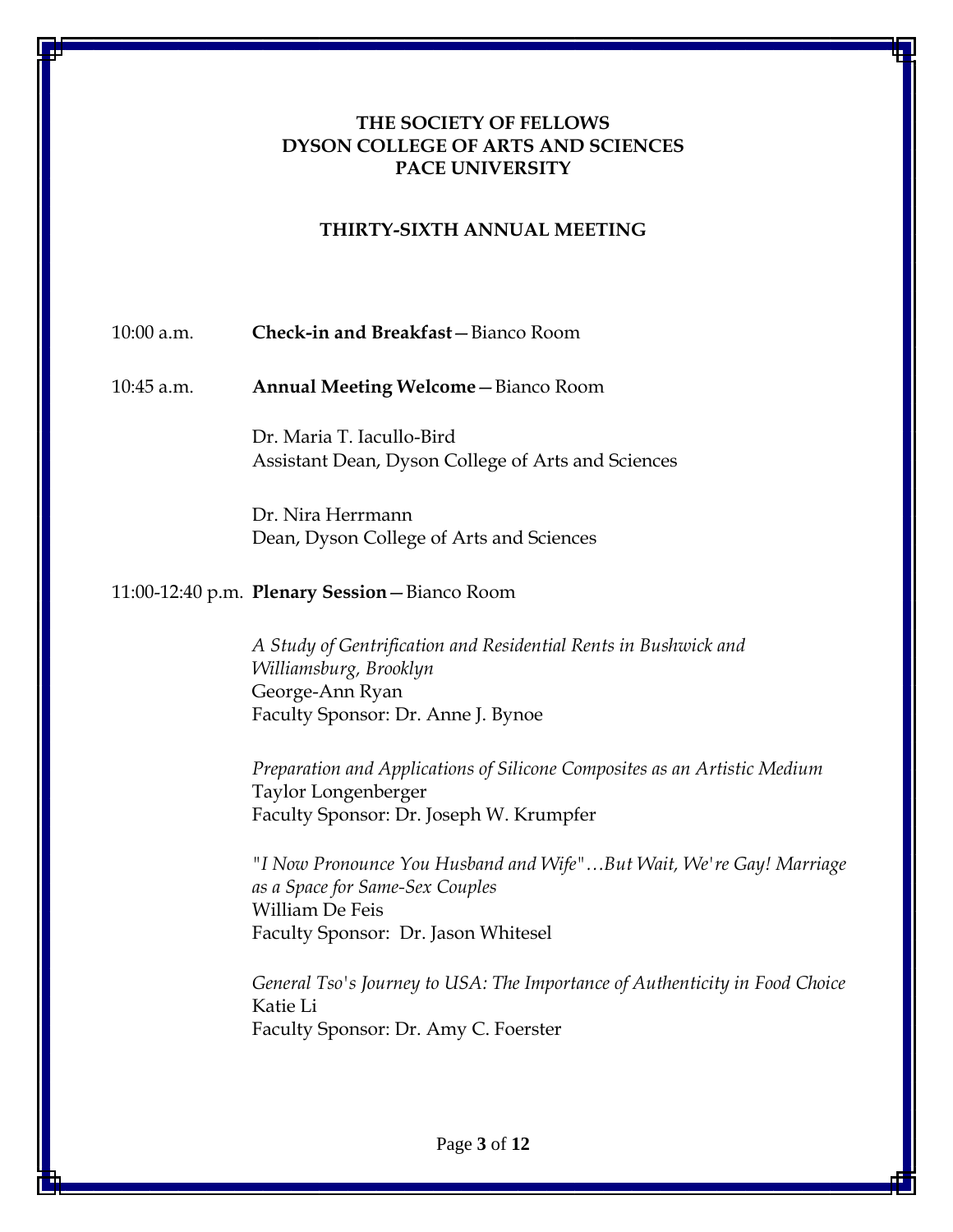12:45-2:00 p.m. **Luncheon**—Student Union Presiding, Dr. Nira Herrmann Dean, Dyson College of Arts and Sciences

**Poster Session**—Student Union and Reading Room

*Blue Tape Society: The Importance of Pop-Ups* Annabelle Krupcheck; Faculty Sponsor: Prof. Jillian M. McDonald

*Functional Characterization of the Human β2b I354T Mutation Associated with Epilepsy* Salma Allam; Faculty Sponsor: Dr. Zafir K. Buraei

*Amyloid Forming Sequences in Trichomonas Vaginalis-Phase II* Ami Asakawa; Faculty Sponsor: Dr. Cho Chan

*Chemical and Structural Analysis of Metronidazole and its Derivatives* Solmaz Azimi; Faculty Sponsor: Dr. Rita K. Upmacis

*Examining the Mechanical and Anti-Bacterial Properties of Crosslinked Silicone Materials and Coatings* William Bender; Faculty Sponsor: Dr. Joseph W. Krumpfer

*Greening the Inorganic Chemistry Laboratory* Tyler Brescia; Faculty Sponsor: Dr. Rita K. Upmacis

*Releasing the Pursuit of Bouncing and Behaving Hair: Natural Hair as an Afrocentric Feminist Aesthetic for Beauty* Alyssa Chambers; Faculty Sponsor: Dr. Deborah M. Poe

*Evaluation on the Interaction of Nanomaterials with Enzymes (Catalase and Lipase) Using Optical Spectroscopy* Kaitlyn Chhe; Faculty Sponsor: Dr. Elmer-Rico E. Mojica

*Spectroscopic Properties of Hydroxycinnamic Acids at Different Ph* Josephine Farshi; Faculty Sponsor: Dr. Elmer-Rico E. Mojica

*A New Approach to Drug Discovery for the Treatment of Cryptosporidiosis* Mohini Gobin; Faculty Sponsor: Dr. Nigel R. Yarlett

*A Molecular Mechanism for Alzheimer's Disease: The Effects of WT and Mutants Presenilin M146V and D275A on Trpc5 Channel Function* Paris Hanson; Faculty Sponsor: Dr. Zafir K. Buraei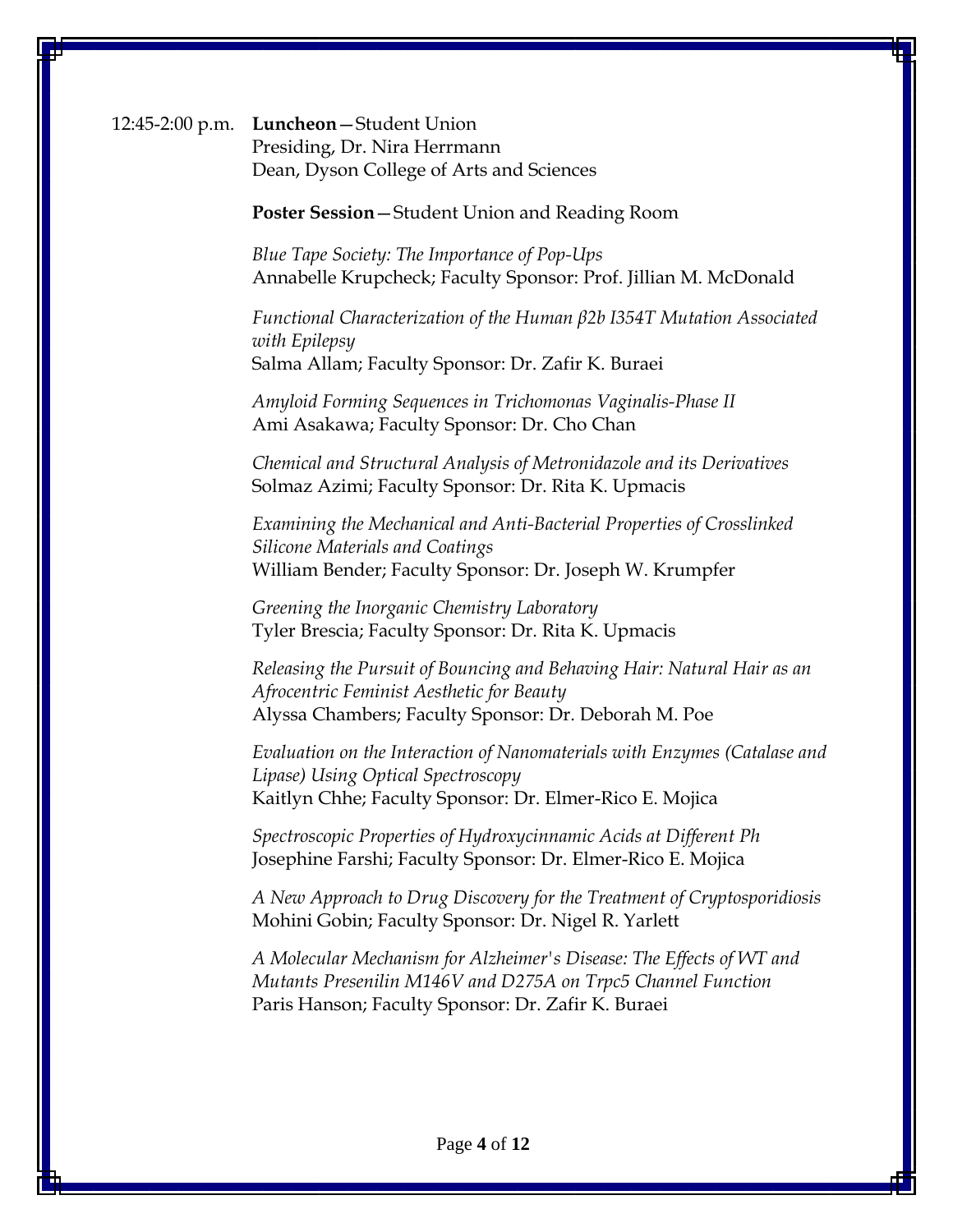**Poster Session (continue)**—Student Union and Reading Room

*Analysis of Sulfa Drugs Using Raman Spectroscopy and Density Functional Theory (DFT) Calculations* Alexis Javornik; Faculty Sponsor: Dr. Elmer-Rico E. Mojica

*Discrimination of Fluoroquinolone Antibiotics Using Raman Spectroscopy* Ashley Kuptsow; Faculty Sponsor: Dr. Elmer-Rico E. Mojica

*RNA Interference (Rnai) Screen to Identify New Genes That Control Fertilization and Embryo Development* Emily Lopes; Faculty Sponsor: Dr. Matthew R. Marcello

*Surface Modification of Silicone Materials via Displacement Reactions with Organosilicon Monomers* Dymin Morillo; Faculty Sponsor: Dr. Joseph W. Krumpfer

*Raman Spectroscopy and Density Functional Theory Calculations of Phenolic Acid Derivatives* Samantha Pace; Faculty Sponsor: Dr. Elmer-Rico E. Mojica

*Optimizing the Conditions for the Hplc Separation of Illicit Drugs/Amphetamines* Lauren Reilly; Faculty Sponsor: Dr. Elmer-Rico E. Mojica

*Hydrophobization of Inorganic Oxide Surfaces via Siloxane Equilibration* Kaleigh Ryan; Faculty Sponsor: Dr. Joseph W. Krumpfer

*Polymerization within Giant Unilamellar Vesicles Prepared by Gentle Hydration of Hybrid Agarose/Lipid Films* Emanuel Smith; Faculty Sponsor: Dr. Sergey V. Kazakov

*Binding of Tetracyclines with Nanoceramics* Hunter Tonn; Faculty Sponsor: Dr. Elmer-Rico E. Mojica

*Shea Butter Infused with Natural Oils to Generate a Novel and Natural Antimicrobial Moisturizer* Amanda Tremblay; Faculty Sponsor: Dr. JaimeLee I. Rizzo

*Infusion of Native Oils to Synthesize Novel Anticrobial Surfaces* Kenya Velez; Faculty Sponsor: Dr. JaimeLee I. Rizzo

*Phenol Content and Antioxidant Activities of Different Commercial Tea Samples*

Amanda Villaggi; Faculty Sponsor: Dr. Elmer-Rico E. Mojica

*Use of Different Methods to Extract Active Compounds from Bee Propolis* Lyric Wyan; Faculty Sponsor: Dr. Elmer-Rico E. Mojica

Page **5** of **12**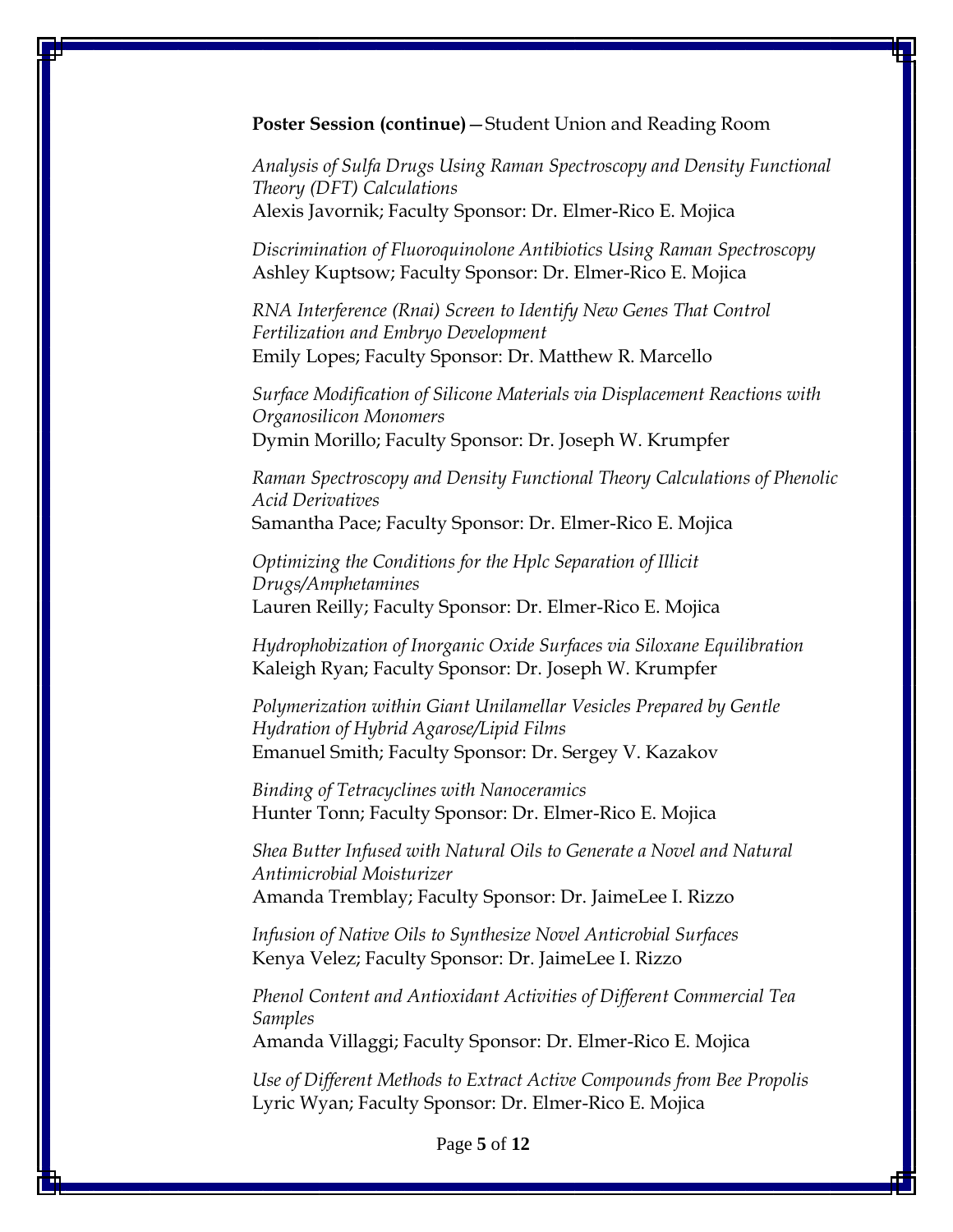| First Concurrent Afternoon Panel Sessions - 2:15-3:15 p.m. |                                                                                                                                                                                                       |
|------------------------------------------------------------|-------------------------------------------------------------------------------------------------------------------------------------------------------------------------------------------------------|
| <b>Session 1</b><br>2:15-3:15 p.m.                         | Analytical Chemistry I: Chromatography and Spectroscopy-Room E316<br>Moderator: Dr. Elmer-Rico E. Mojica                                                                                              |
|                                                            | Analysis of NSAIDs (Non-Steroidal Anti-Inflammation Drugs) in<br><b>Environmental Water Samples</b><br>Elijah Jones; Faculty Sponsor: Dr. Elmer-Rico E. Mojica                                        |
|                                                            | Human Serum Albumin Binding Interaction with Nanomaterials<br>Tyler Nolan; Faculty Sponsor: Dr. Elmer-Rico E. Mojica                                                                                  |
|                                                            | Evaluating the Water Quality from Selected Billion Oysters Project (BOP)<br><b>Restoration Sites</b><br>Jahaira Zapata; Faculty Sponsor: Dr. Elmer-Rico E. Mojica                                     |
| <b>Session 2</b><br>2:15-3:15 p.m.                         | Literary Studies I: Urban Perspectives-Room E317<br>Moderators: Dr. Michael H. Finewood and Dr. Robert J. Mundy                                                                                       |
|                                                            | Three Walks/One Talk: Writing the City, University, and Self<br><b>Audrey Arcari</b><br>Maria Castiglia<br>Faculty Sponsors: Dr. Michael H. Finewood and Dr. Robert J. Mundy                          |
|                                                            | Constructing Nature in New York City: Assessing Green Gentrification in<br>Chelsea through the Pier 55 Project<br>Leanna Molnar; Faculty Sponsors: Dr. Michael H. Finewood and Dr.<br>Robert J. Mundy |
| <b>Session 3</b><br>2:15-3:15 p.m.                         | Historical Perspectives on Marriage and Immigration - Room E318<br>Moderators: Dr. Joseph Tse-Hei Lee and Dr. Barbara Blumberg                                                                        |
|                                                            | Shifting Traditional Paradigms in Contemporary China<br>Ilona Kereki; Faculty Sponsor: Dr. Joseph Tse-Hei Lee                                                                                         |
|                                                            | Antoun-Anthony: First Wave Arab Immigration<br>Katharine Anthony; Faculty Sponsor: Dr. Barbara Blumberg                                                                                               |
|                                                            |                                                                                                                                                                                                       |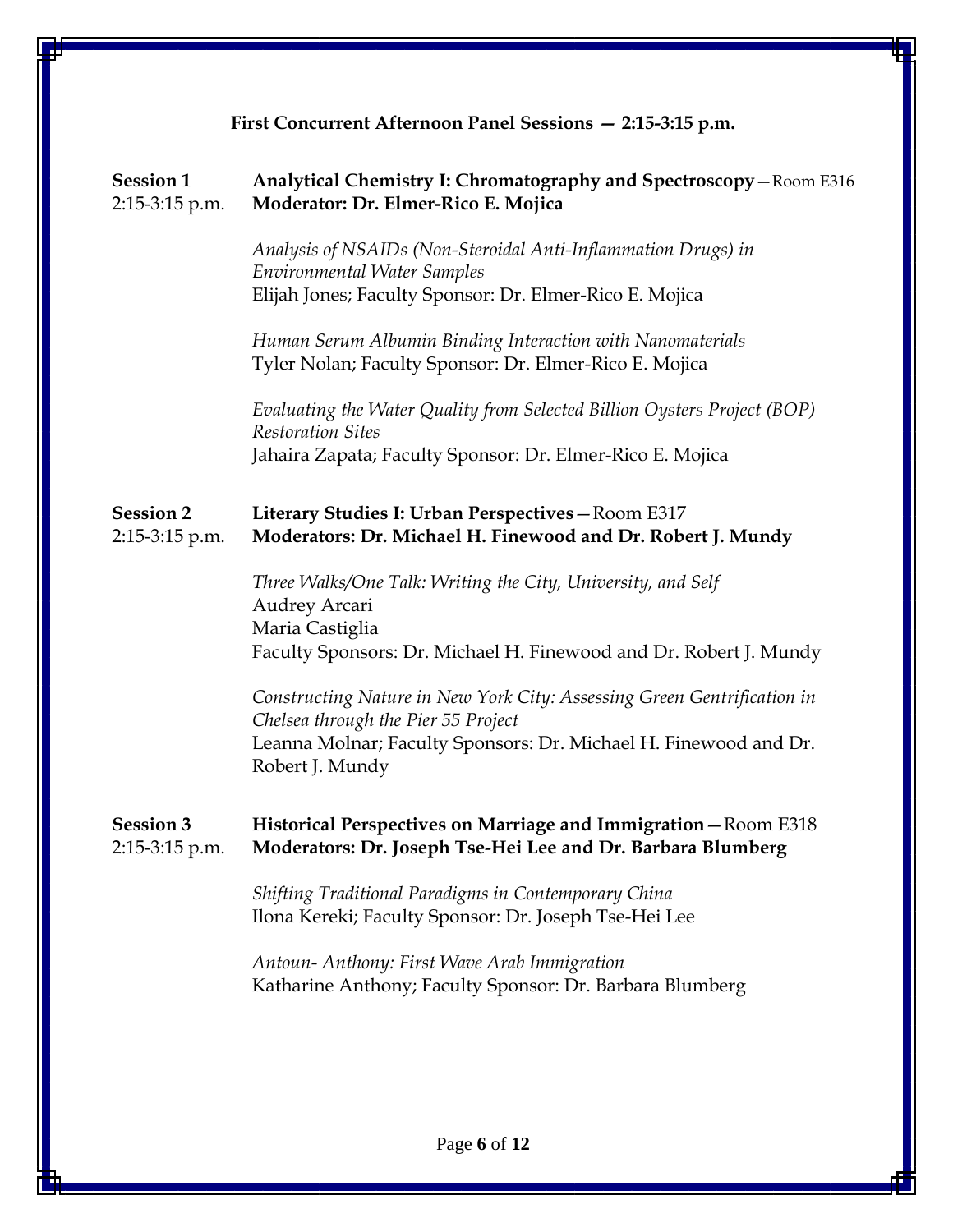| <b>Session 4</b><br>2:15-3:15 p.m. | The Economics of Health Care Policy - Room E323<br>Moderator: Dr. Anna Shostya                                                                             |
|------------------------------------|------------------------------------------------------------------------------------------------------------------------------------------------------------|
|                                    | The Relationship Between Heroin Use and Prescription Opiate Use in the<br><b>United States</b><br>Candice Cordova; Faculty Sponsor: Dr. Gregory Colman     |
|                                    | The Economics of Cancer Care and Mortality Rates<br>Latrelle Gray Jones-Booker; Faculty Sponsor; Prof. Sam S. Baruch                                       |
|                                    | Food Deserts and Obesity, Diabetes, and Life Expectancy<br>Elizabeth Lipov; Faculty Sponsor: Dr. Anna Shostya                                              |
| <b>Session 5</b><br>2:15-3:15 p.m. | <b>International Economics-Room E324</b><br>Moderators: Dr. Joseph C. Morreale and Prof. Mark L. Weinstock                                                 |
|                                    | The Effect of the Marginal Corporate Tax Rate on Domestic Investment in<br><b>OECD</b> Countries<br>Charles Valvo; Faculty Sponsor: Dr. Joseph C. Morreale |
|                                    | Causes and Policy Implications of Dollarization in Cambodia<br>Kilian Tep; Faculty Sponsors: Prof. Isabelle M. Delalex and Prof. Sam S.<br>Baruch          |
|                                    | Lasting Effects From Colonization<br>De'Ja Cox; Faculty Sponsor: Prof. Mark L. Weinstock                                                                   |
| <b>Session 6</b><br>2:15-3:15 p.m. | The Economics of Health, Wealth & Expectations - Room E325<br>Moderator: Dr. Gregory Colman                                                                |
|                                    | Does Gentrification Affect Birth Rates?<br>Amanda Sorrentino; Faculty Sponsors: Prof. Kier F. Hanratty and Dr.<br>Anna Shostya                             |
|                                    | The Impact of Age and Motherhood on Women's Wages<br>Ava Kratzinger; Faculty Sponsor: Dr. Gregory Colman                                                   |
|                                    | Hysteresis and its Impacts on Cognitive Ability and Depression<br>Melissa Navas; Faculty Sponsor: Dr. Gregory Colman                                       |
|                                    | Do Demographics Affect the Accuracy of Consumer Inflation Expectations<br>Over Time                                                                        |
|                                    | Klejdja Qosja; Faculty Sponsor: Dr. Gregory Colman                                                                                                         |
|                                    | Page 7 of 12                                                                                                                                               |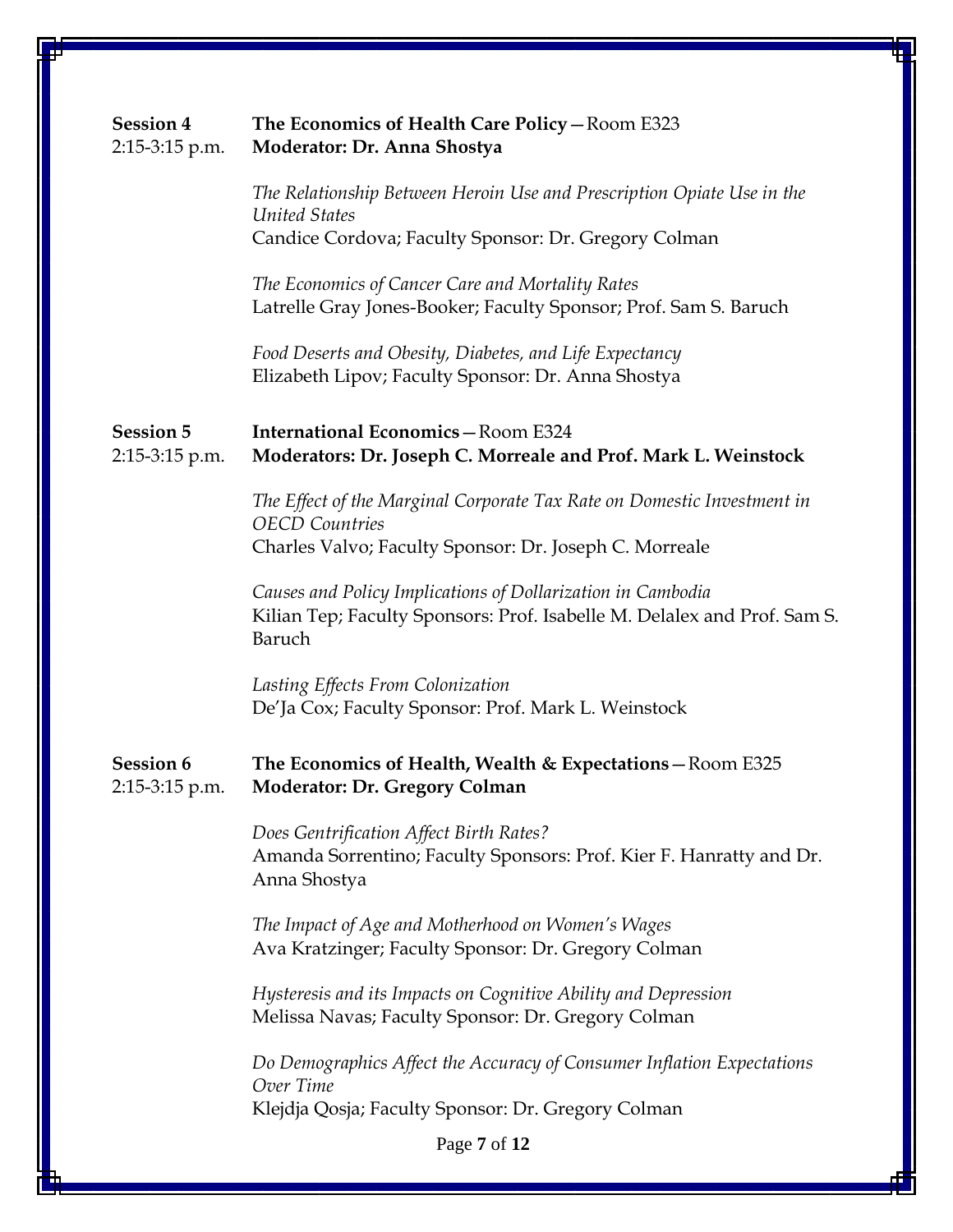| <b>Session 7</b><br>$2:15-3:15$ p.m. | Public Policy and Social Enterprise - Room E326<br>Moderators: Dr. Gina Scutelnicu and Dr. Rebecca Tekula                                                                                                                                       |
|--------------------------------------|-------------------------------------------------------------------------------------------------------------------------------------------------------------------------------------------------------------------------------------------------|
|                                      | Participatory Budgeting and Government Accountability in New York City<br>Ashley Kuenneke; Faculty Sponsor: Dr. Gina Scutelnicu                                                                                                                 |
|                                      | The Correlation between the National Average Wage and the Employment<br>Growth of Clinical Laboratory Scientist<br>Cathy Qi Tan; Faculty Sponsor: Dr. Gina Scutelnicu                                                                           |
|                                      | Program-Related Investments in U.S. private non-operating foundations<br>Eileen Lee Fung; Faculty Sponsor: Dr. Rebecca Tekula                                                                                                                   |
| <b>Session 8</b><br>2:15-3:15 p.m.   | Strategies for Global Peace and Reconciliation - Room E327<br>Moderator: Dr. Emily E. Welty                                                                                                                                                     |
|                                      | Reintegration of Female Perpetrators<br>Sydney Tisch; Faculty Sponsor: Dr. Emily E. Welty                                                                                                                                                       |
|                                      | The Impact of Launching a Gender-Focused Truth Commission on the<br>Experiences of Indigenous Women During the Forced Sterilizations on 1960s<br>and 1970s<br>Yasmine Coccoli; Faculty Sponsor: Dr. Emily E. Welty                              |
|                                      | Truth and Reconciliation After the Greensboro Massacre<br>Terrie Soule; Faculty Sponsor: Dr. Emily E. Welty                                                                                                                                     |
| <b>Session 9</b><br>2:15-3:15 p.m.   | Anxiety: An Epidemic (Performance) - Bianco Room<br><b>Moderator: Prof. Ion Cosmin Chivu</b><br>Holly Wright<br>Ryan Beaghler<br>Sam Casey<br>Quinn Corcoran<br>Erin DiIorio<br><b>Thomas Pastor</b><br>Faculty Sponsor: Prof. Ion Cosmin Chivu |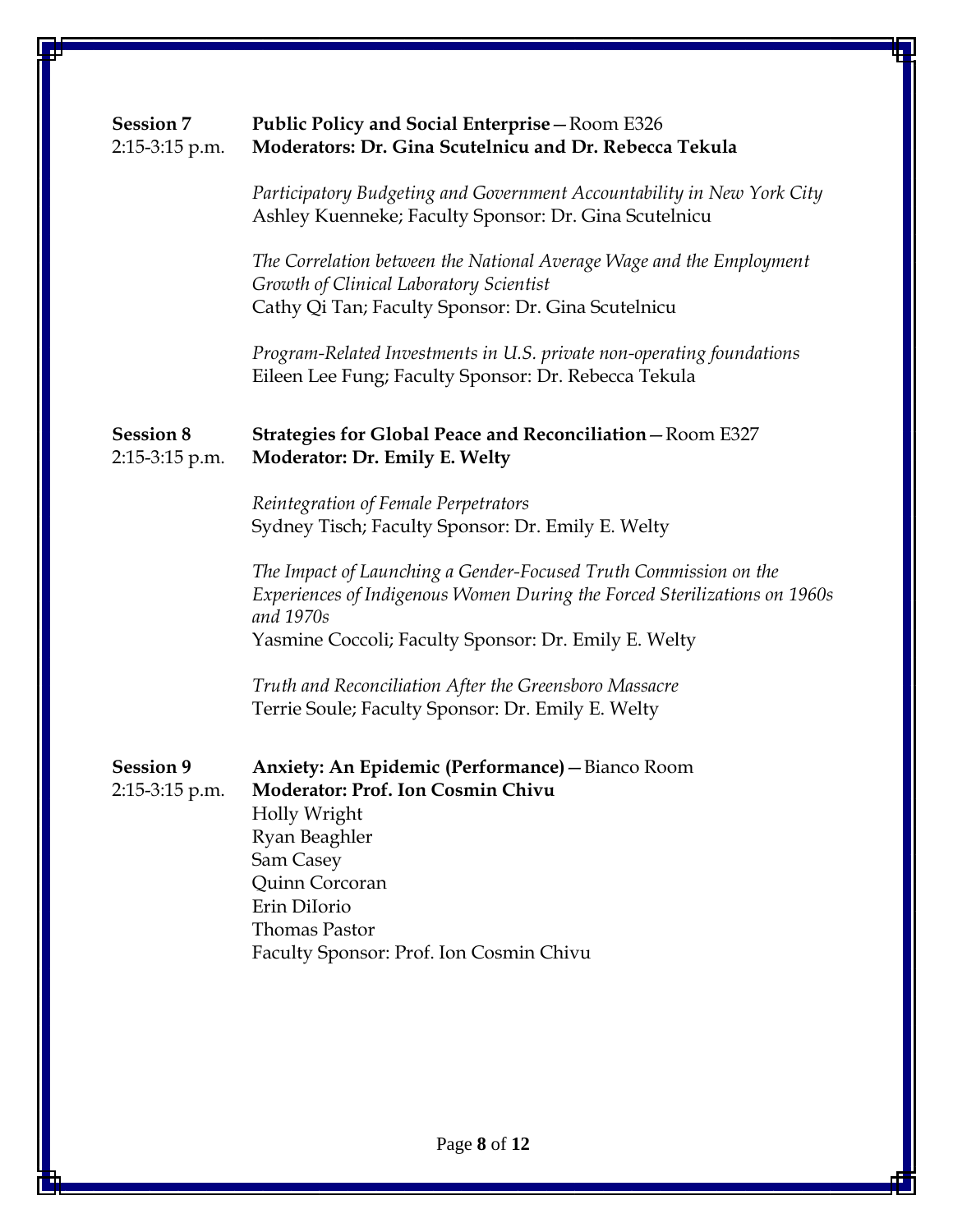| Second Concurrent Afternoon Panel Sessions - 3:30-4:30 p.m. |                                                                                                                                                                |  |
|-------------------------------------------------------------|----------------------------------------------------------------------------------------------------------------------------------------------------------------|--|
| <b>Session 10</b><br>3:30-4:30 p.m.                         | Analytical Chemistry II: Drug Discovery and Drug Delivery -<br>Room E316<br>Moderators: Dr. Sergey V. Kazakov and Dr. Irina G. Gazaryan                        |  |
|                                                             | Lipobeads: Effect of Lipid Bilayer Fluidity on Formation of Unilamellar Coating<br>on the Microgels<br>Sarah Rahni; Faculty Sponsor: Dr. Sergey V. Kazakov     |  |
|                                                             | Metals as Triggers of Antioxidant Genetic Program<br>Linh Nguyen; Faculty Sponsor: Dr. Irina G. Gazaryan                                                       |  |
|                                                             | Oxyquinolines Triggering Antihypoxic and Antioxidant Programs<br>Olga Byesyedina; Faculty Sponsor: Dr. Irina G. Gazaryan                                       |  |
| <b>Session 11</b><br>3:30-4:30 p.m.                         | Literary Studies II: From Milton, to Gogol, and Morrison - Room E317<br>Moderators: Dr. Erica L. Johnson, Dr. Rebecca E. Martin, and<br>Dr. Andriy Danylenko   |  |
|                                                             | When the Priest Turns Atheist: Applying the Barthesian Paradigm to Paradise<br>Lost<br>John Corbett; Faculty Sponsors: Dr. Erica L. Johnson and Dr. Sid E. Ray |  |
|                                                             | Analysis of Toni Morrison's Beloved: Sethe Claims her Motherhood by killing<br>her Daughter<br>Sania Azhar; Faculty Sponsor: Dr. Rebecca E. Martin             |  |
|                                                             | <b>Was Taras Bulba Ever Russian?</b><br>Yuliya Palianok; Faculty Sponsor: Dr. Andriy Danylenko                                                                 |  |
| <b>Session 12</b><br>3:30-4:30 p.m.                         | Film and Media Analysis - Room E318<br>Moderator: Dr. Bette H. Kirschstein                                                                                     |  |
|                                                             | The Exorcist: Monstrosity Based on the Foreign and the Familiar<br>Hayden Dabbs; Faculty Sponsor: Dr. Catherine Zimmer                                         |  |
|                                                             | Same Fear, Different Devices: Media Moral Panics<br>Alexa McKenna; Faculty Sponsor: Dr. Marcella T. Szablewicz                                                 |  |
|                                                             |                                                                                                                                                                |  |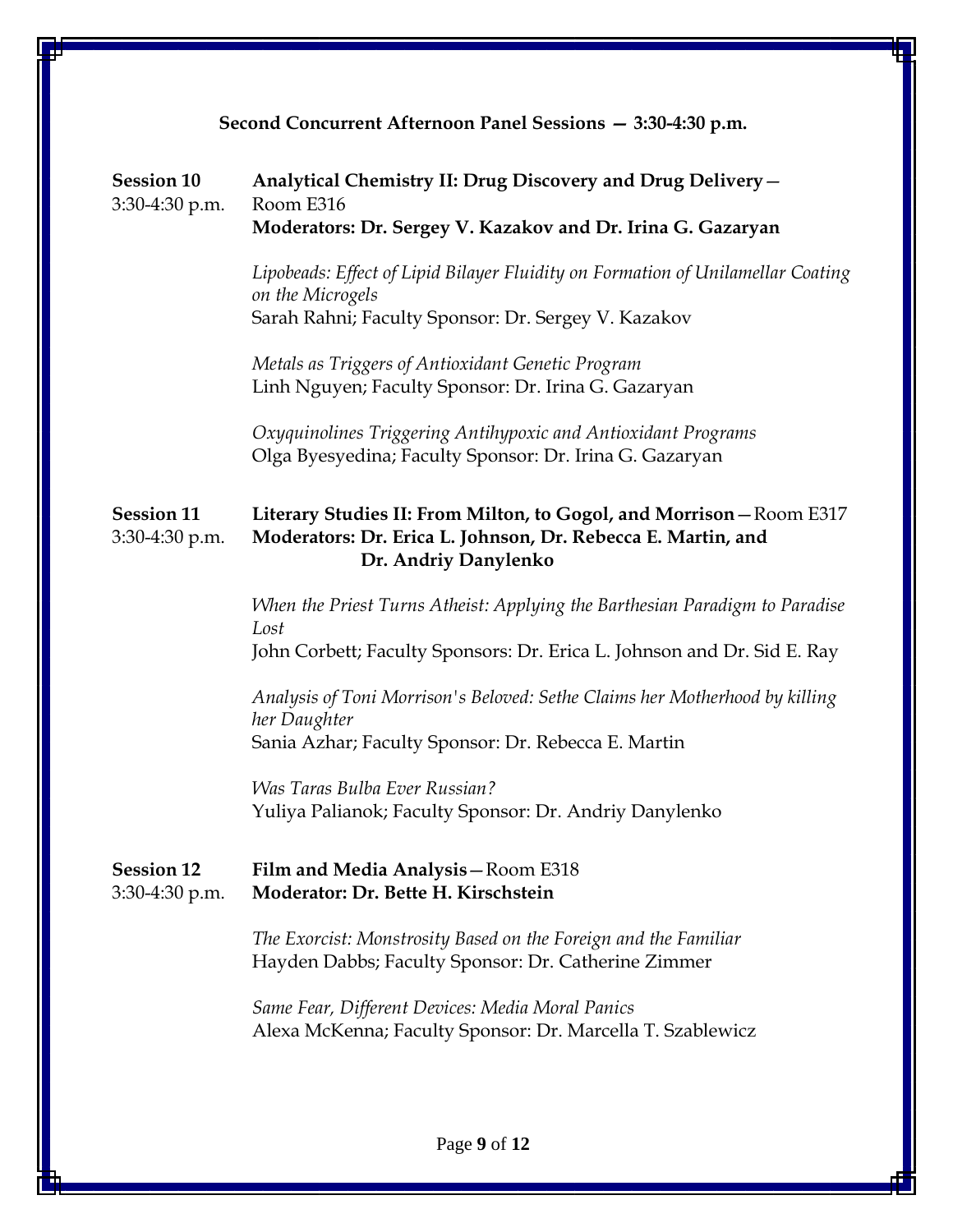| <b>Session 13</b><br>3:30-4:30 p.m. | Sociological Analysis of Race, Gender, and Culture - Room E323<br>Moderator: Dr. Judith Pajo                                                      |
|-------------------------------------|---------------------------------------------------------------------------------------------------------------------------------------------------|
|                                     | Race and Ethnicity through the Lens of Social Media<br>Catherine Salazar; Faculty Sponsor: Dr. Judith Pajo                                        |
|                                     | Gender Equality Amongst the Islamic Population<br>Kaltrina Mulosmani; Faculty Sponsor: Dr. Judith Pajo                                            |
|                                     | No Femmes: Masculinity in Manhattan<br>Alphonse Gonzales; Faculty Sponsor: Dr. Judith Pajo                                                        |
|                                     | Fan Culture: The One Direction Connection<br>Kristina Leibold; Faculty Sponsor: Dr. Judith Pajo                                                   |
| <b>Session 14</b><br>3:30-4:30 p.m. | The Economics of Education - Room E324<br>Moderators: Prof. Kier F. Hanratty and Dr. Gregory Colman                                               |
|                                     | Easy Graders: The Effect of Adjunct Faculty on Grade Inflation<br>Lilay Hagos; Faculty Sponsor: Dr. Gregory Colman                                |
|                                     | <b>Financial Literacy of College Students</b><br>Cherrnal Lewis; Faculty Sponsor: Prof. Kier F. Hanratty                                          |
|                                     | It's More Than Just an Education: Measuring "Sheepskin Effects"<br>Kelly Lester; Faculty Sponsor: Prof. Mark L. Weinstock                         |
|                                     | The Effect of Sexual Assault on Cumulative GPA<br>Melissa Bowley: Faculty Sponsor: Dr. Gregory Colman                                             |
| <b>Session 15</b><br>3:30-4:30 p.m. | The Economics of Markets-Room E325<br>Moderators: Prof. Mark L. Weinstock and Prof. Sam S. Baruch                                                 |
|                                     | <b>What Factors Influence Concert Industry Success?</b><br>Marcela Pertusi; Faculty Sponsor: Prof. Sam S. Baruch                                  |
|                                     | The Effect of Google Trends Data on House Prices<br>Haley Racicot; Faculty Sponsor: Dr. Gregory Colman                                            |
|                                     | Low Income Rental Affordability and Labor Market Dynamics<br>Jonathan O'Kane; Faculty Sponsors: Prof. Sam S. Baruch and Prof. Kier<br>F. Hanratty |
|                                     | The Role of Renewable Energies in the Liberalized German Electricity Market<br>Maximilian Rychwalski; Faculty Sponsor: Prof. Mark L. Weinstock    |
|                                     | Page 10 of 12                                                                                                                                     |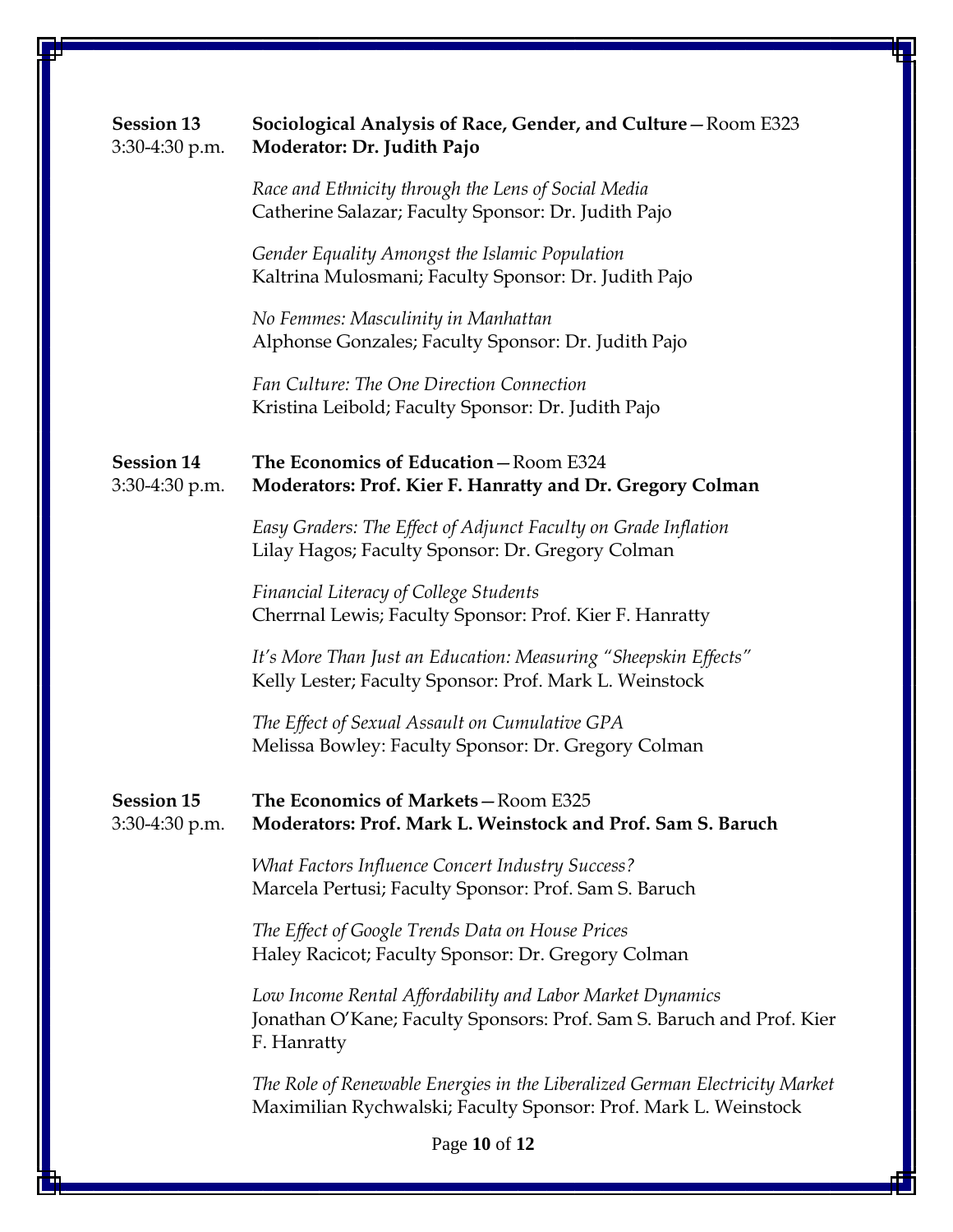| <b>Session 16</b><br>3:30-4:30 p.m. | <b>Studies in Criminal Justice - Room E326</b><br>Moderator: Dr. Hasan T. Arslan                                                                                                                                                                                            |
|-------------------------------------|-----------------------------------------------------------------------------------------------------------------------------------------------------------------------------------------------------------------------------------------------------------------------------|
|                                     | The Knights of People: Human Trafficking Task Force (HTTF)<br>Michael Palazzi; Faculty Sponsor: Dr. Hasan T. Arslan                                                                                                                                                         |
| <b>Session 17</b><br>3:30-4:30 p.m. | <b>Psychological Assessment of Trauma-Room E327</b><br>Moderators: Dr. James B. McCarthy and Dr. Maren Westphal                                                                                                                                                             |
|                                     | The Late Adolescent Trauma of Frida Kahlo and Her Identity as an Artist<br>Jordan Falco; Faculty Sponsor: Dr. James B. McCarthy                                                                                                                                             |
|                                     | The role of mental health counselors in treating veterans with co-occurring<br>posttraumatic stress disorder and substance use disorders in primary care<br>Nilton Castro; Faculty Sponsor: Dr. Maren Westphal                                                              |
| <b>Session 18</b><br>3:30-4:30 p.m. | The Could've-Beens (Performance) - Bianco Room<br>Moderator: Prof. Adrienne S. Kapstein<br><b>Joe Reault</b><br><b>Brandon Adam</b><br>Sam Casey<br>Preston Fox<br>Alexander Knezevic<br><b>Andrew Newman</b><br>Octavio Yattah<br>Faculty Sponsor: Prof. Michael Goldfried |
| 4:45-5:30 p.m.                      | Reception and Awards Ceremony-Student Union<br>Presiding, Dr. Maria T. Iacullo-Bird<br>Assistant Dean, Dyson College of Arts and Sciences                                                                                                                                   |